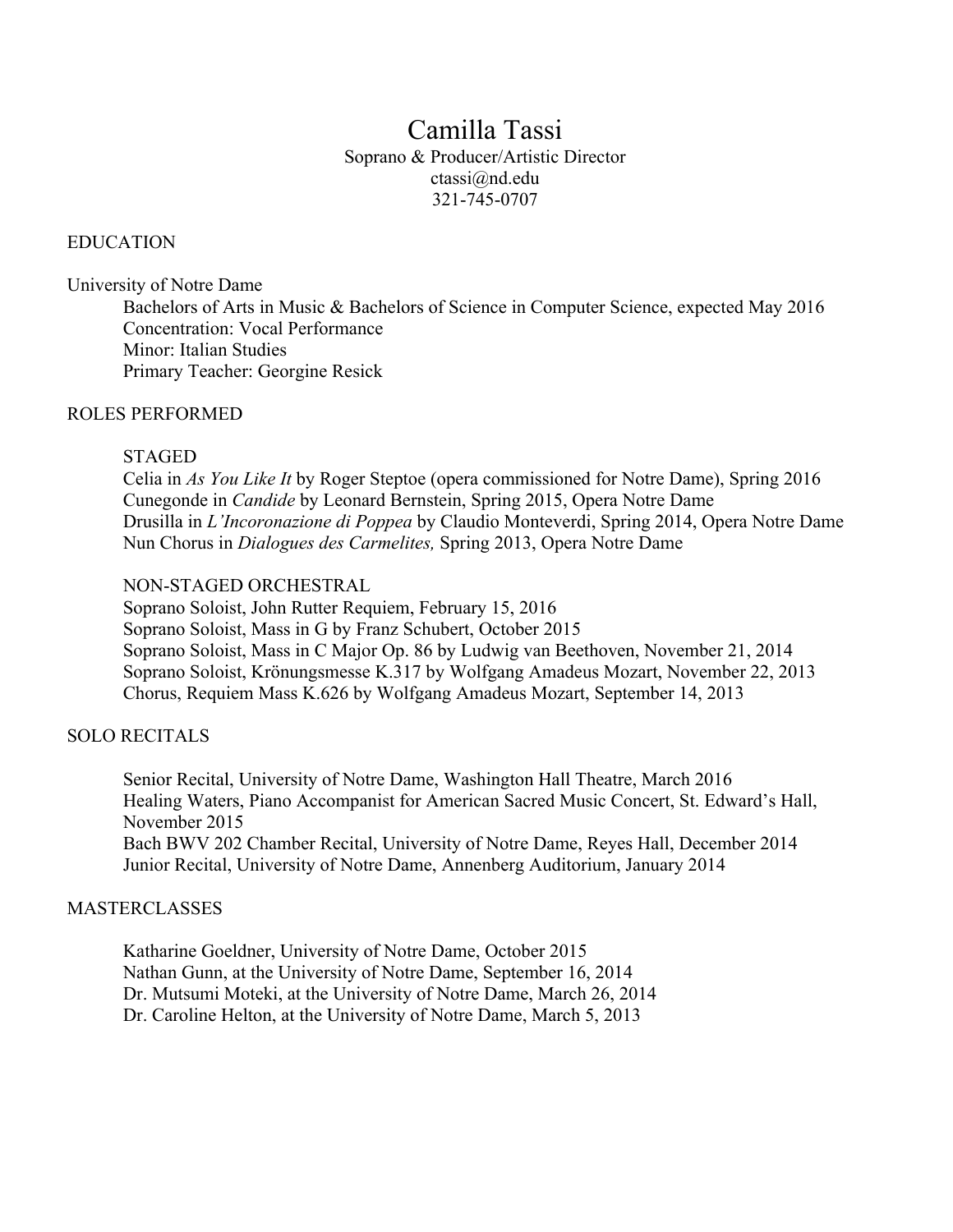## LANGUAGES

Fluent speaking, reading, and comprehension skills in Italian Fluent speaking, reading, and comprehension skills in Spanish Intermediate reading and comprehension skills in French Diction proficiency in English, Italian, Spanish, German, French, Latin

(Planning on attending Goethe Institut in Schwäbish Hall for the German language immersion program this Summer 2016).

#### PERFORMANCES PRODUCED/DIRECTED

L. Rossi, "La Cecita` del Misero Mortale", Artistic Director for semi-staged oratorio, May 2016 "If This Is a Man" A Primo Levi Tribute (works by Morricone and Bainbridge), Producer and Artistic Director, April 2016

Healing Waters, an American Sacred Music Concert, Producer and Accompanist, November 2015 G. F. Handel "La Resurrezione" HWV 47, Producer, Artistic Director and Vocal Coach, April 2015 Liturgical Choir Women's Chant Schola, Chant Director, 2013-current

#### CHOIRS

University of Notre Dame Liturgical Choir (2012, current) Notre Dame Basilica Schola (2014, current) Liturgical Chant Schola (2012, current) ND Recital Chorus (2013, current)

## INSTRUMENTAL PROFICIENCY

| Piano |  |
|-------|--|
| Oboe  |  |
| Organ |  |

## RECENT AWARDS

- Institute for Scholarship in the Liberal Arts Research & Materials Grant Winner for Producing and Directing Handel's "Resurrezione" HWV 47, March 2015
- Joseph Italo Bosco Fund Winner for Producing and Directing Handel's "Resurrezione" HWV 47, April 2015
- Nanovic Center of European Studies Summer Travel & Research Grant Recipient May, 2014 Personal topic: An exploration of the process of music transcription through the manuscripts of Giacomo Carissimi

Notre Dame Concerto Competition Fall 2014, Honorable Mention

## PROFESSIONAL EXPERIENCE

Paid Ensemble Member, Notre Dame Recital Chorus, Notre Dame, IN Cantor, Basilica of the Sacred Heart, Notre Dame, IN Soprano Section Leader, Corpus Christi Catholic Church, Celebration, FL

# COACHES AND TEACHERS

Georgine Resick, University of Notre Dame Deborah Mayer, University of Notre Dame